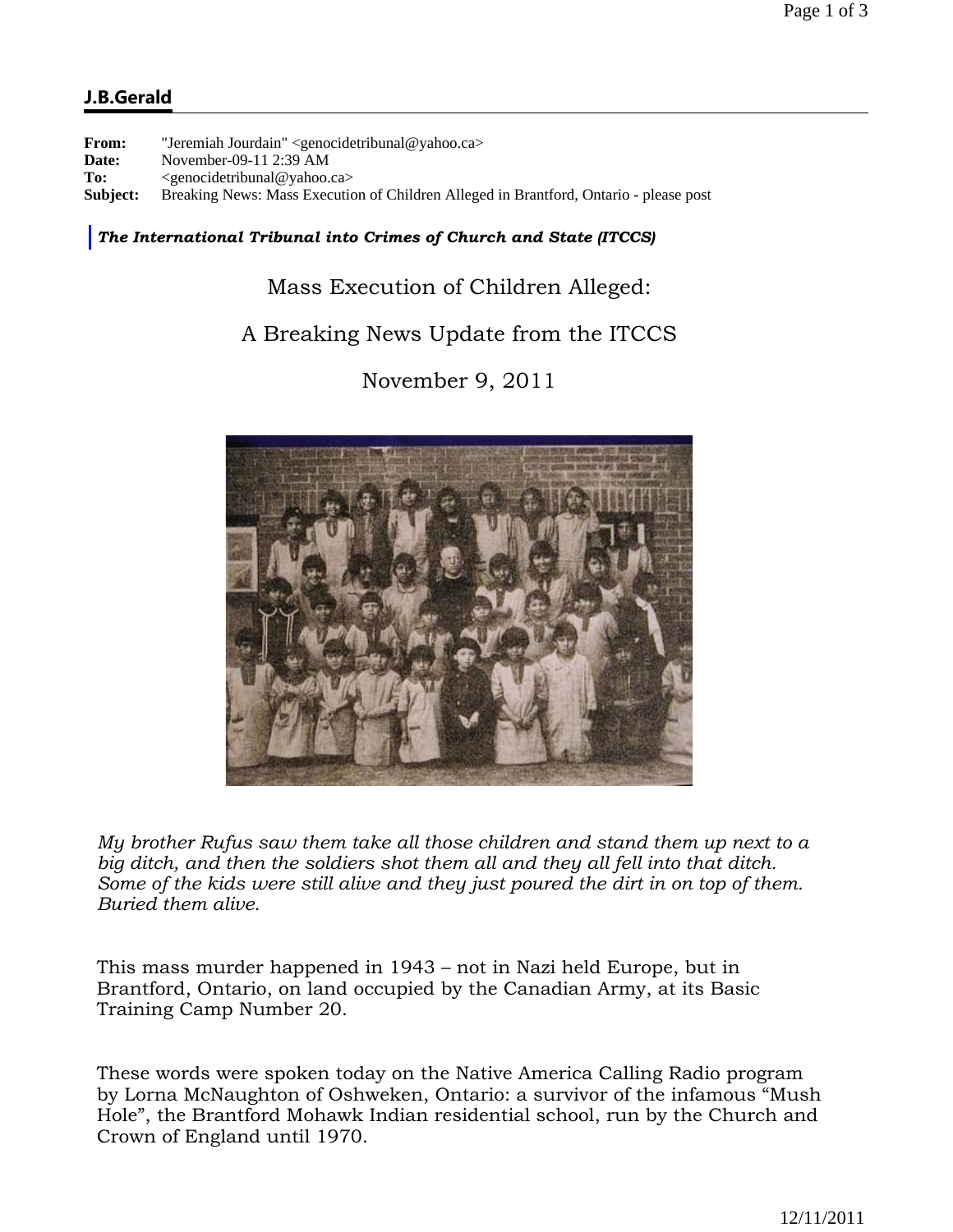Why were these children shot? According to Lorna,

*The school was overcrowded just then. I was there, I saw the army bring in all these cots for lots of new kids who showed up from all over the country. They must have just wanted to get rid of all the extra hungry mouths; it was wartime and everything was rationed. One day those new kids were in the dorms, then they were all taken out, and we never saw any of them kids again.*

A probable site of this mass burial of the executed children has been located, and is now under the protection and jurisdiction of the Onkwehonwe Mohawk Nation and its clan mothers. Surveys and possible excavations will proceed under professional guidance, and according to the protocols of the Onkwehonwe people.

The Mohawk people call upon all people of good will to help protect the remains of these murdered children until international observers can arrive to monitor events and evidence that is uncovered.

This site is under the jurisdiction of the Onkwehonwe Mohawk people and not the government of Canada or the Crown or Church of England.

The investigation into the Canadian Genocide continues. Stay tuned for regular updates from the Onkwehonwe Mohawk Nation and the ITCCS.

*Issued by the ITCCS office, Brussels, and Rawennatshani of the Turtle clan, Onkwehonwe people* 

*November 9, 2011* 



The Mohawk Institute, 1832-1970 - Church of England (Anglican) operated